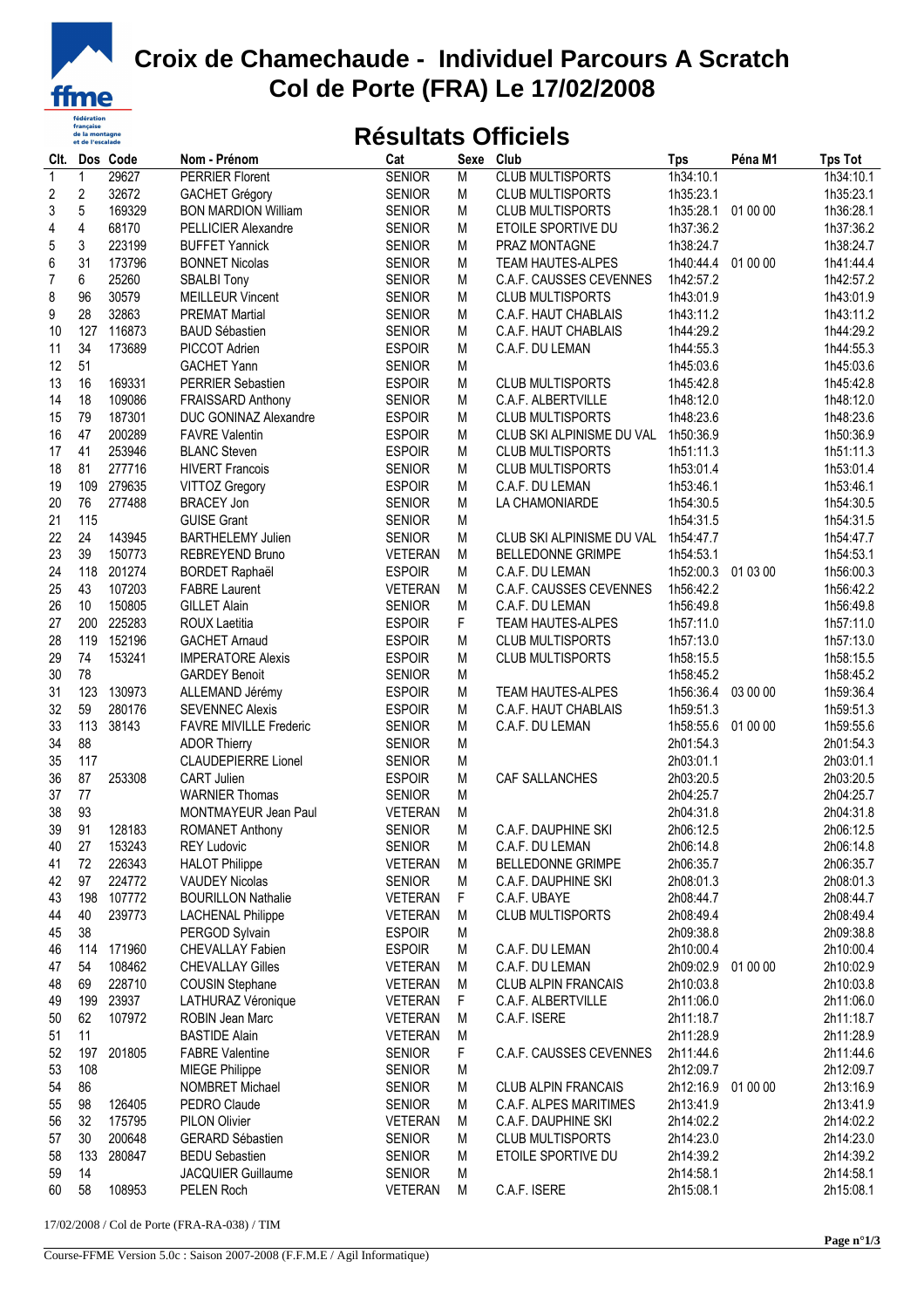| ffmelt.<br>Ffmelt |            | Dos Code | Nom - Prénom                                        | Cat                              | Sexe   | Club                                        | <b>Tps</b>                      | Péna M1  | <b>Tps Tot</b>         |
|-------------------|------------|----------|-----------------------------------------------------|----------------------------------|--------|---------------------------------------------|---------------------------------|----------|------------------------|
| $\overline{61}$   | 80         | 205288   | <b>BOSSON Benoît</b>                                | <b>ESPOIR</b>                    | M      | SAINT JEOIRE ESCALADE                       | 2h15:21.5                       |          | 2h15:21.5              |
| $-62$             | 116        | 109724   | <b>CAPRON Alain</b>                                 | <b>VETERAN</b>                   | M      | MONTAGNES DE L'OISANS                       | 2h15:53.4                       |          | 2h15:53.4              |
| 63                | 29         |          | <b>MOUGIN Stephane</b>                              | <b>SENIOR</b>                    | M      | <b>CLUB ALPIN FRANCAIS</b>                  | 2h16:06.9                       |          | 2h16:06.9              |
| 64                | 68         | 153524   | <b>GIROU Samuel</b>                                 | <b>SENIOR</b>                    | M      | GPE. MONTAGNARD PETITES 2h16:12.1           |                                 |          | 2h16:12.1              |
| 65                | 128        | 226693   | <b>APIOU Nicolas</b>                                | <b>SENIOR</b>                    | M      | SKI CLUB ASPOIS                             | 2h16:53.4                       |          | 2h16:53.4              |
| 66                | 107        | 280672   | <b>SAISON Renaud</b>                                | <b>ESPOIR</b>                    | M      | <b>ASPTT DIGNE</b>                          | 2h17:21.5 01 00 00              |          | 2h18:21.5              |
| 67                | 101        | 278952   | <b>MALVOLTI Marc</b>                                | <b>VETERAN</b>                   | M      | <b>CLUB MULTISPORTS</b>                     | 2h18:22.3                       |          | 2h18:22.3              |
| 68                | 120        |          | <b>BLIN Olivier</b>                                 | <b>SENIOR</b>                    | M      |                                             | 2h19:43.1                       |          | 2h19:43.1              |
| 69                | 179        | 63185    | <b>DUCOGNON Valerie</b>                             | <b>SENIOR</b>                    | F      | ETOILE SPORTIVE DU                          | 2h20:39.1                       |          | 2h20:39.1              |
| 70                | 185        | 63183    | <b>OGGERI Delphine</b>                              | <b>SENIOR</b>                    | F      | ETOILE SPORTIVE DU                          | 2h20:39.7 01 00 00              |          | 2h21:39.7              |
| 71                | 44         |          | <b>ROCHE Sylvestre</b>                              | <b>SENIOR</b>                    | M      |                                             | 2h20:42.5                       | 01 00 00 | 2h21:42.5              |
| 72                | 60         |          | <b>DUJARDIN Francis</b>                             | <b>VETERAN</b>                   | M      |                                             | 2h21:51.4                       |          | 2h21:51.4              |
| 73<br>74          | 186<br>102 | 228289   | JACQUEMOUD Magali                                   | <b>SENIOR</b>                    | F      | C.A.F. ALBERTVILLE                          | 2h21:39.5 01 00 00<br>2h24:14.6 |          | 2h22:39.5              |
| 75                | 13         | 108471   | JOURDAN Andre                                       | <b>VETERAN</b>                   | M<br>M |                                             |                                 |          | 2h24:14.6              |
| 76                | 35         | 250702   | DESUZINGES Jean-paul                                | <b>VETERAN</b><br><b>VETERAN</b> | M      | C.A.F. DU LEMAN<br><b>BELLEDONNE GRIMPE</b> | 2h24:18.5<br>2h24:53.8          |          | 2h24:18.5<br>2h24:53.8 |
| 77                | 56         |          | <b>GEIBEN Christophe</b><br><b>AJALBERT Fabrice</b> | <b>VETERAN</b>                   | M      |                                             | 2h25:06.7                       |          | 2h25:06.7              |
| 78                | 89         | 10167    | OLLIER Jean Jacques                                 | <b>VETERAN</b>                   | М      | C.A.F. ISERE                                | 2h25:53.9                       |          | 2h25:53.9              |
| 79                | 46         | 228094   | <b>GERBAUX Martin</b>                               | <b>SENIOR</b>                    | M      | TEAM ISERE MONTAGNE                         | 2h26:11.3                       |          | 2h26:11.3              |
| 80                | 134        |          | <b>CORDIER Guillaume</b>                            | <b>SENIOR</b>                    | M      |                                             | 2h27:14.5                       |          | 2h27:14.5              |
| 81                | 177        |          | <b>HARPER Jane</b>                                  | <b>SENIOR</b>                    | F      |                                             | 2h28:41.2                       |          | 2h28:41.2              |
| 82                | 53         |          | <b>MUGNIER Loïc</b>                                 | <b>SENIOR</b>                    | M      | CAF SALLANCHES                              | 2h28:58.1                       |          | 2h28:58.1              |
| 83                | $90\,$     |          | LAYE Jerome                                         | <b>SENIOR</b>                    | M      |                                             | 2h29:39.1                       |          | 2h29:39.1              |
| 84                | 104        |          | <b>PELEN Thomas</b>                                 | <b>VETERAN</b>                   | M      |                                             | 2h31:12.7                       |          | 2h31:12.7              |
| 85                | 182        | 226627   | <b>MERCIER Jessica</b>                              | <b>ESPOIR</b>                    | F      | CLUB MULTISPORTS                            | 2h32:07.8                       |          | 2h32:07.8              |
| 86                | 125        |          | <b>AXMON Oscar</b>                                  | <b>SENIOR</b>                    | M      |                                             | 2h33:36.5                       |          | 2h33:36.5              |
| 87                | 194        | 185678   | PENHARD Bernadette                                  | <b>ESPOIR</b>                    | F      | AMITIE ET NATURE DE                         | 2h33:52.8                       |          | 2h33:52.8              |
| 88                | 20         |          | <b>MARTIN Jean Nicolas</b>                          | <b>SENIOR</b>                    | M      |                                             | 2h33:54.4                       |          | 2h33:54.4              |
| 89                | 126        |          | PEYRET Pierre Laurent                               | <b>SENIOR</b>                    | M      |                                             | 2h34:23.0                       |          | 2h34:23.0              |
| 90                | 42         |          | <b>VINCENT Rémi</b>                                 | <b>SENIOR</b>                    | M      |                                             | 2h34:54.7                       |          | 2h34:54.7              |
| 91                | 106        |          | <b>MASSON Pierre</b>                                | <b>SENIOR</b>                    | M      |                                             | 2h35:34.5                       |          | 2h35:34.5              |
| 92                | 180        | 240840   | SILITCH Nina                                        | <b>SENIOR</b>                    | F      | <b>CLUB DES SPORTS</b>                      | 2h35:45.3                       |          | 2h35:45.3              |
| 93                | 195        | 250229   | <b>BOUILLOT Lydia</b>                               | <b>ESPOIR</b>                    | F      | TEAM ISERE MONTAGNE                         | 2h35:52.2                       |          | 2h35:52.2              |
| 94                | 184        | 192398   | RINGEVAL Céline                                     | <b>SENIOR</b>                    | F      | CAUTERETS SKI-ALPINISME                     | 2h36:11.9                       |          | 2h36:11.9              |
| 95                | 36         |          | <b>BONNIER Mathieu</b>                              | <b>VETERAN</b>                   | M      |                                             | 2h38:00.7                       |          | 2h38:00.7              |
| 96                | 66         | 217334   | <b>TONON Xavier</b>                                 | <b>SENIOR</b>                    | M      | <b>BELLEDONNE GRIMPE</b>                    | 2h38:36.0                       |          | 2h38:36.0              |
| 97                | 130        | 253309   | <b>CART Bruno</b>                                   | <b>VETERAN</b>                   | М      | <b>CAF SALLANCHES</b>                       | 2h38:45.7                       |          | 2h38:45.7              |
| 98                | 64         | 201863   | <b>BARBIER Bruno</b>                                | <b>SENIOR</b>                    | M      | C.A.F. DAUPHINE SKI                         | 2h38:55.1                       |          | 2h38:55.1              |
| 99                | 121        |          | <b>CURCIO Alexandre</b>                             | <b>SENIOR</b>                    | M      |                                             | 2h39:24.0                       |          | 2h39:24.0              |
| 100 105           |            |          | <b>BRONDEX Sébastien</b>                            | <b>SENIOR</b>                    | M      |                                             | 2h42:07.4                       |          | 2h42:07.4              |
| 101 19            |            |          | <b>GUSTAFSSON Bjorn</b>                             | <b>SENIOR</b>                    | M      |                                             | 2h44:05.4                       |          | 2h44:05.4              |
| 102 189           |            |          | <b>SESTIER CARLIN Fabienne</b>                      | <b>SENIOR</b>                    | F      |                                             | 2h45:29.6                       |          | 2h45:29.6              |
| 103               | 111        | 231209   | <b>VIVIER Frederic</b>                              | <b>SENIOR</b>                    | M      | C.A.F. DAUPHINE SKI                         | 2h45:51.8                       |          | 2h45:51.8              |
| 104 84            |            |          | DJENDEREDJIAN Stephane                              | <b>VETERAN</b>                   | M      |                                             | 2h47:13.8                       |          | 2h47:13.8              |
| 105 83            |            | 128118   | <b>DAURIAC Philippe</b>                             | <b>SENIOR</b>                    | M      | <b>JUST A ROC</b>                           | 2h47:47.5                       |          | 2h47:47.5              |
| 106               | 65         | 252785   | <b>CANALI William</b>                               | <b>VETERAN</b>                   | M      | <b>CLUB MULTISPORTS</b>                     | 2h49:15.0                       |          | 2h49:15.0              |
| 107               | 100        |          | <b>DUVERLIE Benoit</b>                              | <b>VETERAN</b>                   | M      |                                             | 2h49:30.4                       |          | 2h49:30.4              |
| 108               | 132        | 253810   | RAY Jean Luc                                        | <b>VETERAN</b>                   | M      | ALBARINE RANDO'ROC                          | 2h52:05.3                       |          | 2h52:05.3              |
| 109               | 196        | 185171   | <b>BATAILLES Claire</b>                             | <b>ESPOIR</b>                    | F      | AMITIE ET NATURE DE                         | 2h52:31.8                       |          | 2h52:31.8              |
| 110               | 176        | 279476   | <b>BLANC Marilyne</b>                               | <b>SENIOR</b>                    | F      | CLUB MULTISPORTS                            | 2h53:07.0                       |          | 2h53:07.0              |
| 111               | 17         | 231103   | SESSEGOLO Didier                                    | <b>VETERAN</b>                   | M      | C.A.F. ALPES MARITIMES                      | 2h54:28.7                       |          | 2h54:28.7              |
| 112 191<br>113 26 |            | 103549   | AZNAVOUR Aude                                       | <b>SENIOR</b>                    | F      | STE TOURISTES DU                            | 2h55:12.4                       |          | 2h55:12.4              |
| 114 94            |            |          | <b>HYVON Pierrick</b>                               | <b>SENIOR</b>                    | M      |                                             | 2h55:38.8                       |          | 2h55:38.8              |
|                   |            |          | <b>IMBERT Christophe</b>                            | <b>SENIOR</b>                    | M      |                                             | 2h56:08.6                       |          | 2h56:08.6              |
| 115 61<br>116 37  |            | 232117   | VANDENHLESKEN Loïc<br><b>GIORDANI Michel</b>        | <b>SENIOR</b>                    | M<br>M | <b>ASPTT GRENOBLE</b>                       | 2h58:26.8<br>2h58:43.0          |          | 2h58:26.8              |
| 117 181           |            |          | <b>EICHINGER Cécile</b>                             | <b>SENIOR</b><br><b>SENIOR</b>   | F      |                                             | 3h00:06.8                       |          | 2h58:43.0<br>3h00:06.8 |
| 118               | 103        |          | <b>DEPRE Laurent</b>                                | <b>SENIOR</b>                    | M      |                                             | 3h00:12.2                       |          | 3h00:12.2              |
| 119               | 49         | 151142   | <b>GRACIAA Pierre</b>                               | <b>ESPOIR</b>                    | M      | <b>CLUB PYRENEISTE</b>                      | 3h01:03.2                       |          | 3h01:03.2              |
| 120               | 183        | 278953   | <b>GACHET Christine</b>                             | <b>SENIOR</b>                    | F      | <b>CLUB MULTISPORTS</b>                     | 3h04:48.3                       |          | 3h04:48.3              |
| 121               | 55         | 273585   | <b>ROLLAND Patrick</b>                              | <b>VETERAN</b>                   | M      | PIED MAIN ESCALADE                          | 3h06:56.4                       |          | 3h06:56.4              |
| 122 112           |            |          | <b>GENSE Samuel</b>                                 | <b>SENIOR</b>                    | M      |                                             | 3h07:10.5                       |          | 3h07:10.5              |
| 123               | 57         | 254053   | SAVIN Jacques                                       | <b>VETERAN</b>                   | M      | ASPTT GRENOBLE                              | 3h07:38.8                       |          | 3h07:38.8              |
| 124 124           |            |          | <b>ANCEY Pascal</b>                                 | <b>VETERAN</b>                   | M      |                                             | 3h12:55.1                       |          | 3h12:55.1              |
| 125               | 52         |          | PEYLIN Philippe                                     | <b>VETERAN</b>                   | M      |                                             | 3h13:19.0                       |          | 3h13:19.0              |
| 126 15            |            | 190592   | PEROL Pascal                                        | VETERAN                          | M      | <b>GROUPE ALPINISTES</b>                    | 3h16:50.7                       |          | 3h16:50.7              |
|                   |            |          |                                                     |                                  |        |                                             |                                 |          |                        |

17/02/2008 / Col de Porte (FRA-RA-038) / TIM